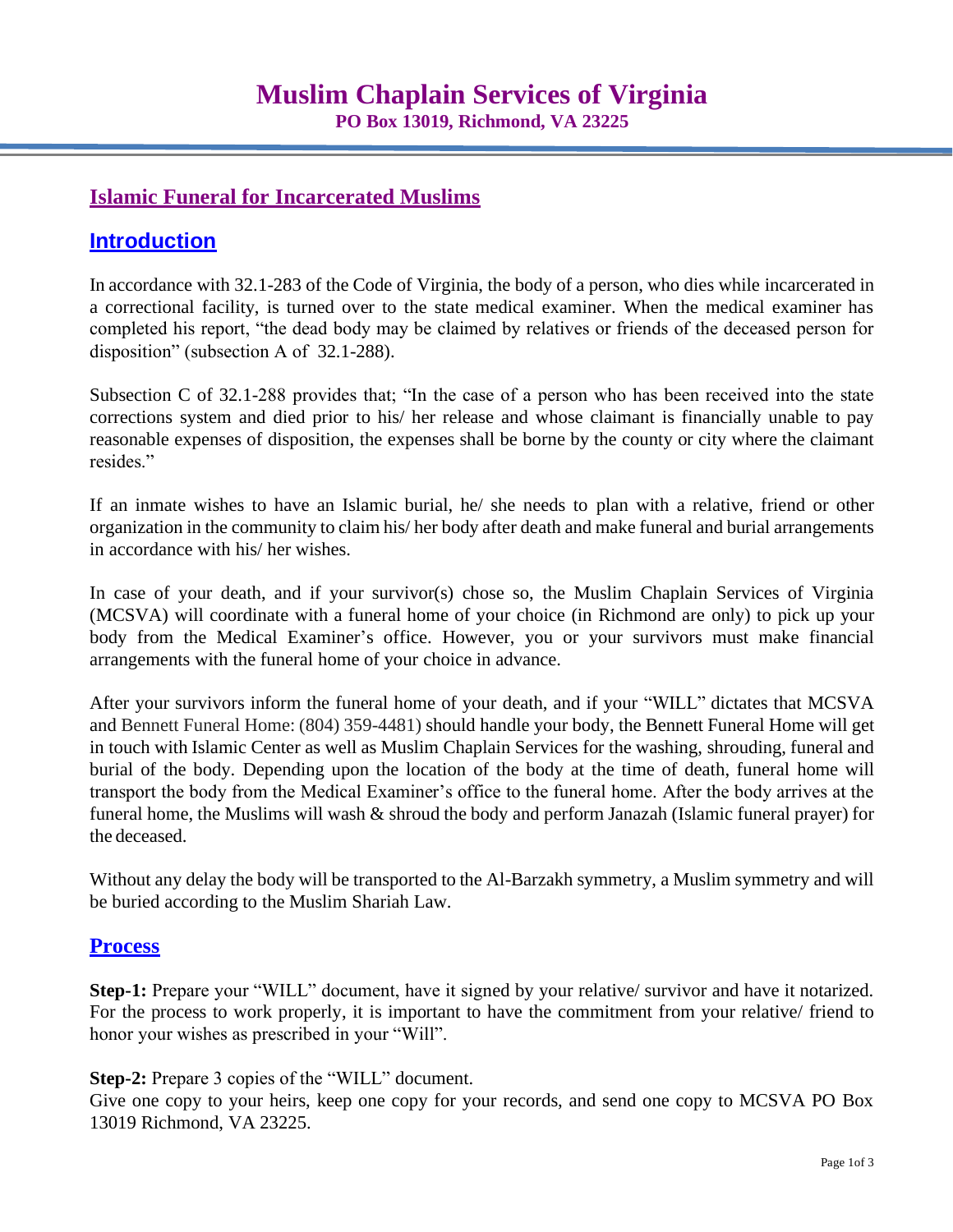**Step-3:** Make arrangements with your survivors to pay for the funeral costs.

## **FUNERAL COSTS**

**Note:** To make your funeral process smooth and easy, you are advised to plan to cover the costs of your funeral. You are advised to talk to your relatives and/or friends who will be involved in your funeral arrangements about the process and how the costs should be covered. Remember, if the claimant of your body is financially unable to pay reasonable expenses, they can work with the county / city, where they reside to pay for the funeral costs. However, in this case, the body will have to be buried in the City/ County of claimant's residence.

### **Following costs are associated with the funeral:**

- 1. Funeral Home Cost: Funeral Home cost is the major portion of any funeral. It includes the transportation of the body from Examiners Office to the funeral home and the transportation of the body to the gravesite. If the family chooses to have the funeral prayer performed at the Islamic Center for a bigger congregation, there will be additional cost of transportation. This cost is hard to predict due to the uncertainty of the location when the death will occur.
- 2. Washing and Shrouding: This includes cost of the cloth and washing supplies.
- 3. Cost of Gravesite (2020 estimate): Currently the cost is \$1250.

# **Medical Examiner Office Locations**

The following information was taken on 5/8/14 from the Virginia Department of Health Website [www.vdh.state.va.us/medExam/.](http://www.vdh.state.va.us/medExam/)

There are four district offices in Virginia's medical examiner system. When an autopsy is required, it is done in one of these offices. Each office is staffed by board certified forensic pathologists, death investigators, administrative and morgue personnel who treat each case with respect and reverence.

### **Central District**

400 East Jackson Street, Richmond, VA. 23219-3694 Tel: (804) 786-3174; Fax (804) 371-8595

**Northern District**

10850 Pyramid Place, Suite 121 Manassas, VA 20110 Tel: (703) 530-2600 Fax (703) 530-0510

**Tidewater District**

830 Southampton Ave., Suite 100 Norfolk, Virginia 23510 Tel: (757) 683-8366 Fax (757) 683-2589